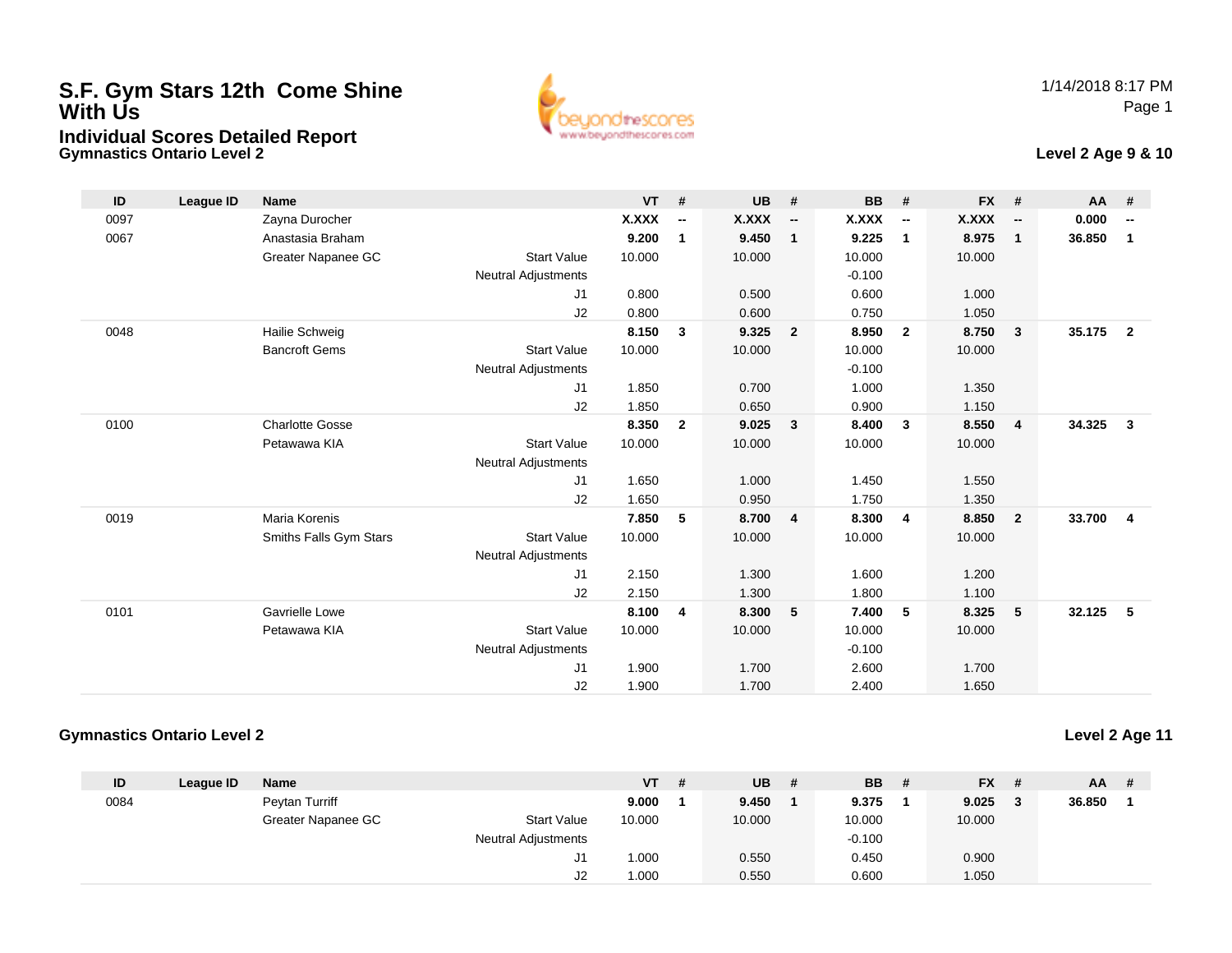| <b>With Us</b> | S.F. Gym Stars 12th Come Shine<br><b>Individual Scores Detailed Report</b> | <b>10theSCOCES</b><br>www.beyondthescores.com                            |                                   |                         |                                   |                          |                                               |                |                                                               |  |          | 1/14/2018 8:17 PM<br>Page 2 |  |
|----------------|----------------------------------------------------------------------------|--------------------------------------------------------------------------|-----------------------------------|-------------------------|-----------------------------------|--------------------------|-----------------------------------------------|----------------|---------------------------------------------------------------|--|----------|-----------------------------|--|
| 0003           | Brenna Bell<br>Smiths Falls Gym Stars                                      | <b>Start Value</b><br><b>Neutral Adjustments</b><br>J <sub>1</sub><br>J2 | 8.500<br>10.000<br>1.500<br>1.500 | $\overline{2}$          | 9.300<br>10.000<br>0.600<br>0.800 | $\mathbf{3}$             | 9.125<br>10.000<br>$-0.100$<br>0.750<br>0.800 | $\overline{2}$ | 9.250<br>$\mathbf{1}$<br>10.000<br>$-0.100$<br>0.750<br>0.550 |  | 36.175 2 |                             |  |
| 0051           | Kileigh Sutherland<br><b>Bancroft Gems</b>                                 | <b>Start Value</b><br><b>Neutral Adjustments</b><br>J <sub>1</sub><br>J2 | 7.500<br>10.000<br>2.500<br>2.500 | $\overline{4}$          | 9.400<br>10.000<br>0.500<br>0.700 | $\overline{2}$           | 8.575<br>10.000<br>$-0.100$<br>1.300<br>1.350 | 4              | 9.100<br>$\overline{2}$<br>10.000<br>0.800<br>1.000           |  | 34.575   | $\mathbf{3}$                |  |
| 0112           | Lexi Jones<br>Smiths Falls Gym Stars                                       | <b>Start Value</b><br><b>Neutral Adjustments</b><br>J1<br>J2             | 8.400<br>10.000<br>1.600<br>1.600 | $\overline{\mathbf{3}}$ | 8.200<br>10.000<br>1.650<br>1.950 | 5                        | 8.500<br>10.000<br>$-0.100$<br>1.300<br>1.500 | 5              | 8.750<br>4<br>10.000<br>1.150<br>1.350                        |  | 33.850   | $\overline{4}$              |  |
| 0047           | Alaina Rogers<br><b>Bancroft Gems</b>                                      | <b>Start Value</b><br><b>Neutral Adjustments</b><br>J <sub>1</sub><br>J2 | 7.500<br>10.000<br>2.500<br>2.500 | 4                       | 8.775<br>10.000<br>1.150<br>1.300 | $\overline{4}$           | 8.650<br>10.000<br>$-0.100$<br>1.200<br>1.300 | $\mathbf{3}$   | 8.650<br>5<br>10.000<br>1.400<br>1.300                        |  | 33.575   | 5                           |  |
| 0103           | <b>Hailey Simms</b><br>Petawawa KIA                                        | <b>Start Value</b><br><b>Neutral Adjustments</b><br>J <sub>1</sub><br>J2 | 7.300<br>10.000<br>2.700<br>2.700 | -5                      | <b>X.XXX</b>                      | $\overline{\phantom{a}}$ | 8.000<br>10.000<br>2.100<br>1.900             | 6              | 7.725<br>6<br>10.000<br>2.300<br>2.250                        |  | 23.025   | 6                           |  |

## **Gymnastics Ontario Level 2**

**Level 2 Age 12 &13**

1/14/2018 8:17 PM

| ID   | League ID | <b>Name</b>            |                            | $VT$ # |                         | <b>UB</b> | #   | <b>BB</b> | # | <b>FX</b> | #              | $AA$ # |                         |
|------|-----------|------------------------|----------------------------|--------|-------------------------|-----------|-----|-----------|---|-----------|----------------|--------|-------------------------|
| 0113 |           | Abby Wallace           |                            | 8.800  | $\overline{\mathbf{3}}$ | 9.625     |     | 8.425     | 5 | 9.200     | $\mathbf{2}$   | 36.050 |                         |
|      |           | Smiths Falls Gym Stars | <b>Start Value</b>         | 10.000 |                         | 10.000    |     | 10.000    |   | 10.000    |                |        |                         |
|      |           |                        | <b>Neutral Adjustments</b> |        |                         |           |     | $-0.100$  |   |           |                |        |                         |
|      |           |                        | J1                         | 1.200  |                         | 0.350     |     | 1.400     |   | 0.800     |                |        |                         |
|      |           |                        | J2                         | 1.200  |                         | 0.400     |     | 1.550     |   | 0.800     |                |        |                         |
| 0012 |           | Carly Fleming          |                            | 9.100  |                         | 9.350     | - 3 | 8.575     | 4 | 8.700     | $\overline{4}$ | 35.725 | $\overline{\mathbf{2}}$ |
|      |           | Smiths Falls Gym Stars | <b>Start Value</b>         | 10.000 |                         | 10.000    |     | 10.000    |   | 10.000    |                |        |                         |
|      |           |                        | <b>Neutral Adjustments</b> |        |                         |           |     |           |   |           |                |        |                         |
|      |           |                        | J1                         | 0.900  |                         | 0.700     |     | 1.550     |   | 1.300     |                |        |                         |
|      |           |                        | J <sub>2</sub>             | 0.900  |                         | 0.600     |     | 1.300     |   | 1.300     |                |        |                         |